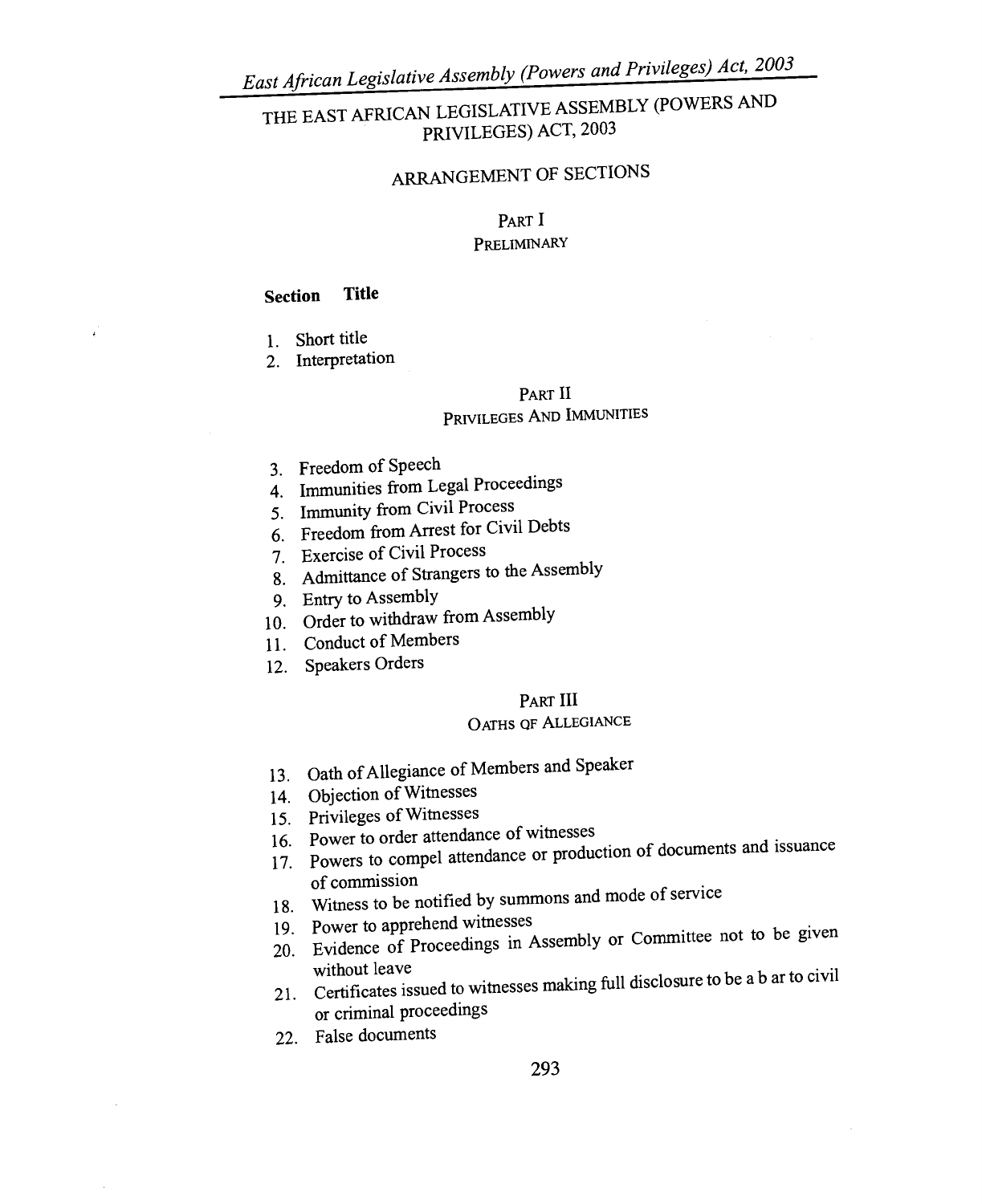- 23. Other offences
- 24. Presentation of false document
- 25. Contempt
- 26. Questions relating to evidence and production of documents to be determined

# PART V

# OFFENCES AND PENALTIES

- 27. Proceedings to be deemed judicial proceedings
- 28. Other offences
- 29. Offences of assault, obstruction, etc.
- 30. Offences relating to admittance to the Assembly
- 31. Acceptance of bribes by members

# PART VI

### **MISCELLANEOUS**

- 32. Court not to exercise jurisdiction in respect of acts Speaker and Officers of the Assembly
- 33. Powers of Officers
- 34. Protection of bona fide publication
- 35. Absence of the speaker
- 36. Journal printed by order of Assembly to be admitted as evidence
- 37. Penalty for printing false Acts or Reports
- 38. Protection of persons responsible for publications authorized by the Assembly
- 39. Prosecution in national courts Partner States
- 40. Sanctions for prosecutions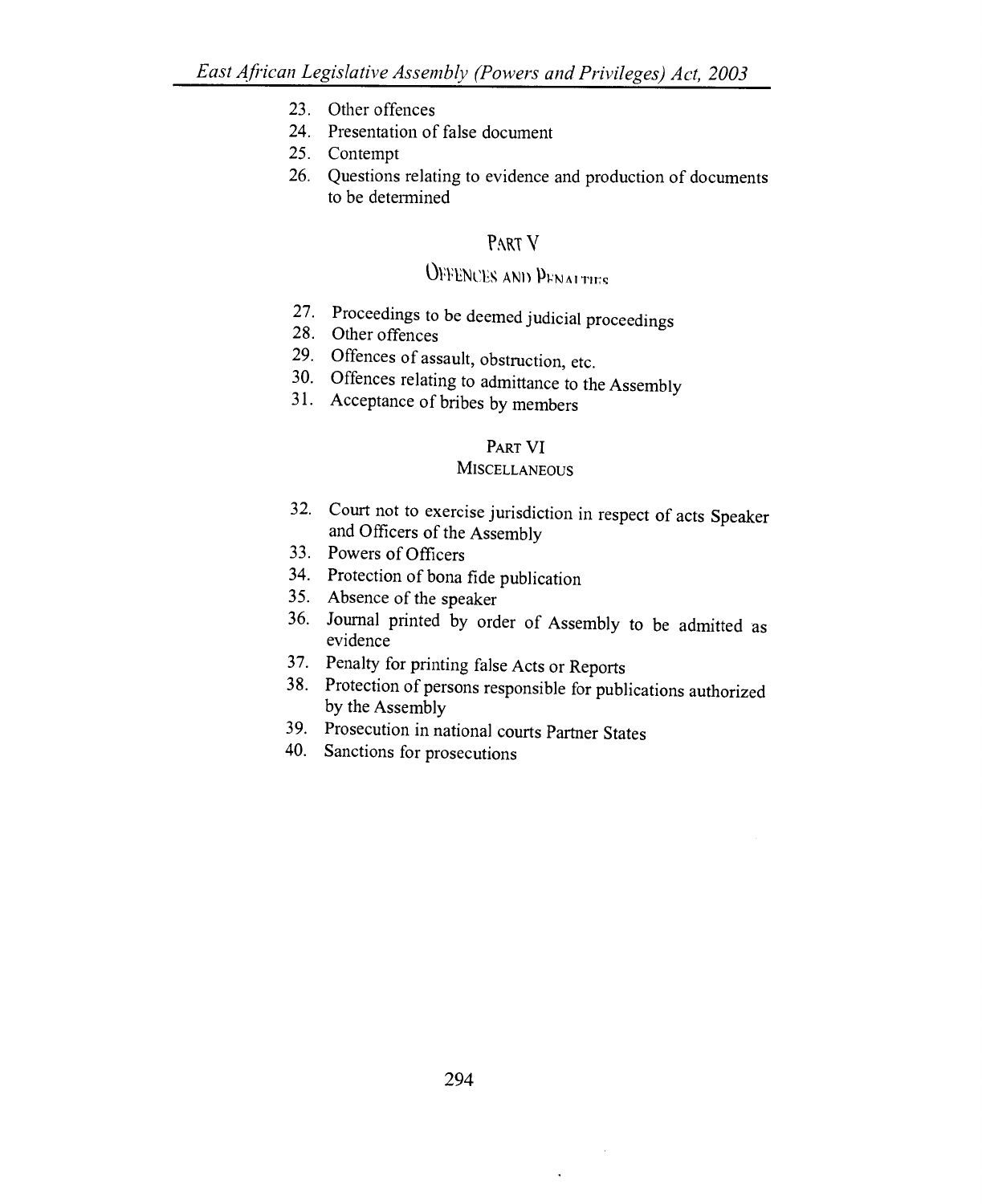

# THE EAST AFRICAN COMMUNITY

*Date of assent* 9th October, 2003

*Date of commencement* 31st January, 2004

**An Act to declare and define powers, privileges and immunities of the East African Legislative Assembly and of the Members of the Committees of the Assembly, to regulate admittance to the precincts of the Assembly, to secure freedom of speech in the Assembly, to provide for summoning of witnesses and protection of officers of the Assembly and to provide for related matters.** 

ENACTED by the East African Community and assented to by the President of the United Republic of Tanzania, the President of the Republic of Kenya and the President of the Republic of Uganda.

### PART I PRELIMINARY

1. This Act may be cited as the East African Legislative Short title Assembly (Powers and Privileges) Act, 2003

2. In this Act, unless the context otherwise provides— Inter-

pretation

- "Assembly", Means the East African Legislative Assembly Established under Article 9 of the Treaty;
- "Clerk" means the Clerk of the Assembly appointed under Article 48 of the Treaty and includes any person acting as such on the authority of the Speaker;
- "committee" means any committee of the Assembly established under Article 48 of the Treaty;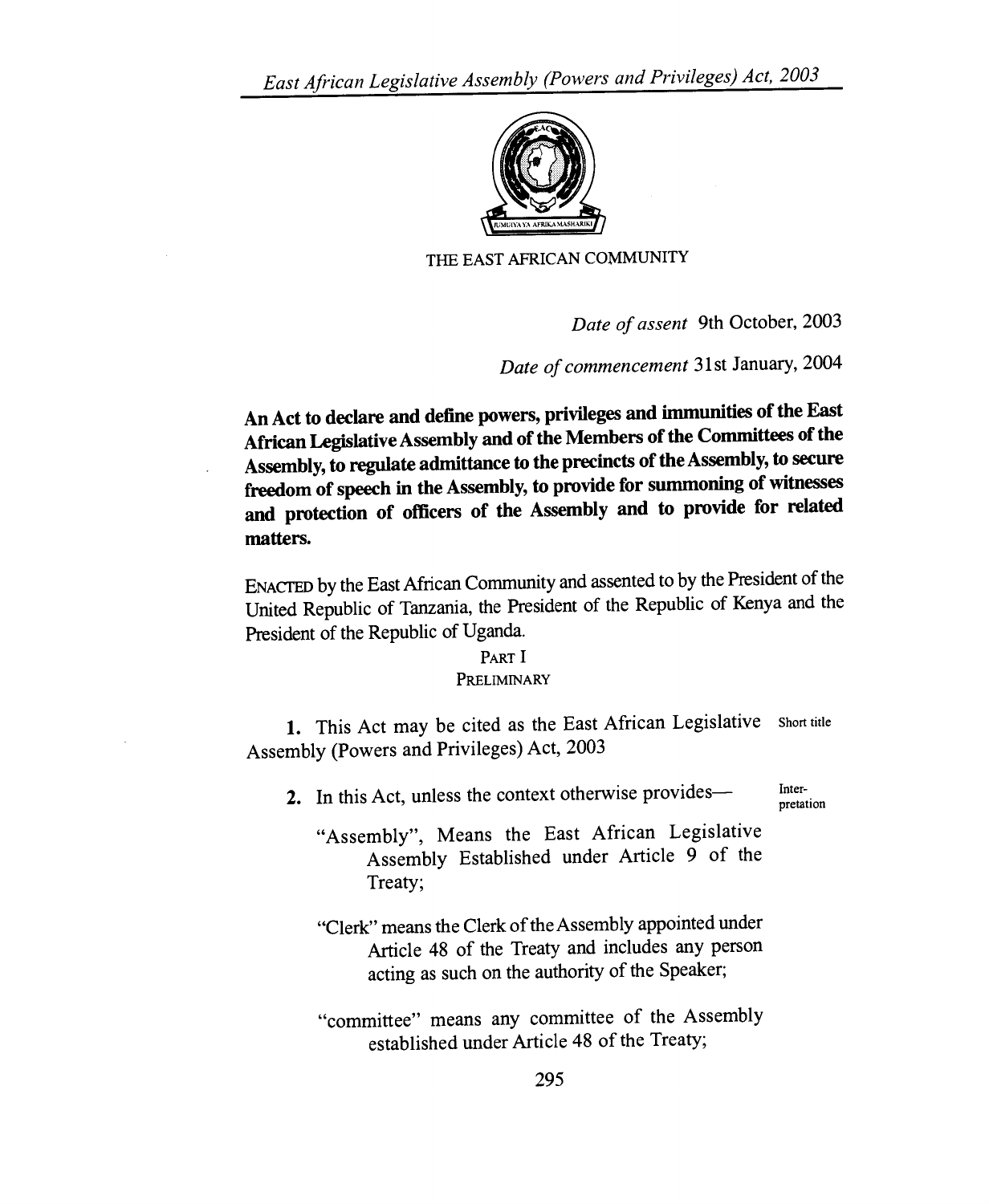- "Court" means a court of competent jurisdiction in the Partner States;
- "document" includes any paper, book, record or written matter of any description;
- "Head of State" means a person designated as such by a Partner State's constitution;
- "Journals" means the minutes of the Assembly or the official record of the proceedings;
- "Member" means member of the Assembly provided for under Article 48 of the Treaty;
- "Officer of the Assembly" means the Clerk or any other Officer or person acting within the precincts of the Assembly under the orders of the Speaker and includes any police officer on duty within the precincts of the Assembly;
- "Partner State" means the United Republic of Tanzania, the Republic of Kenya, and the Republic of Uganda, and any other country granted the membership to the Community under Article 3 of the Treaty;
- "Police Officer" means any member of a police force of and above the rank of constable in the police force established by law of the Partner States;
- "Precincts of the Assembly" means the chamber, officers of the Assembly, National Assemblies of Partner States, rooms, lobbies, galleries, place provided for use or accommodation of strangers, members of the public and representatives of the press and any passages connecting such places the entire building in which the Assembly may sit, any land appurtenant or adjacent to the building in which the Assembly may meet or adjacent to any forecourt, yard or garden or enclosure appurtenant to such building in the partner states as may from time to time be declared by the Assembly as being within the precincts of the Assembly;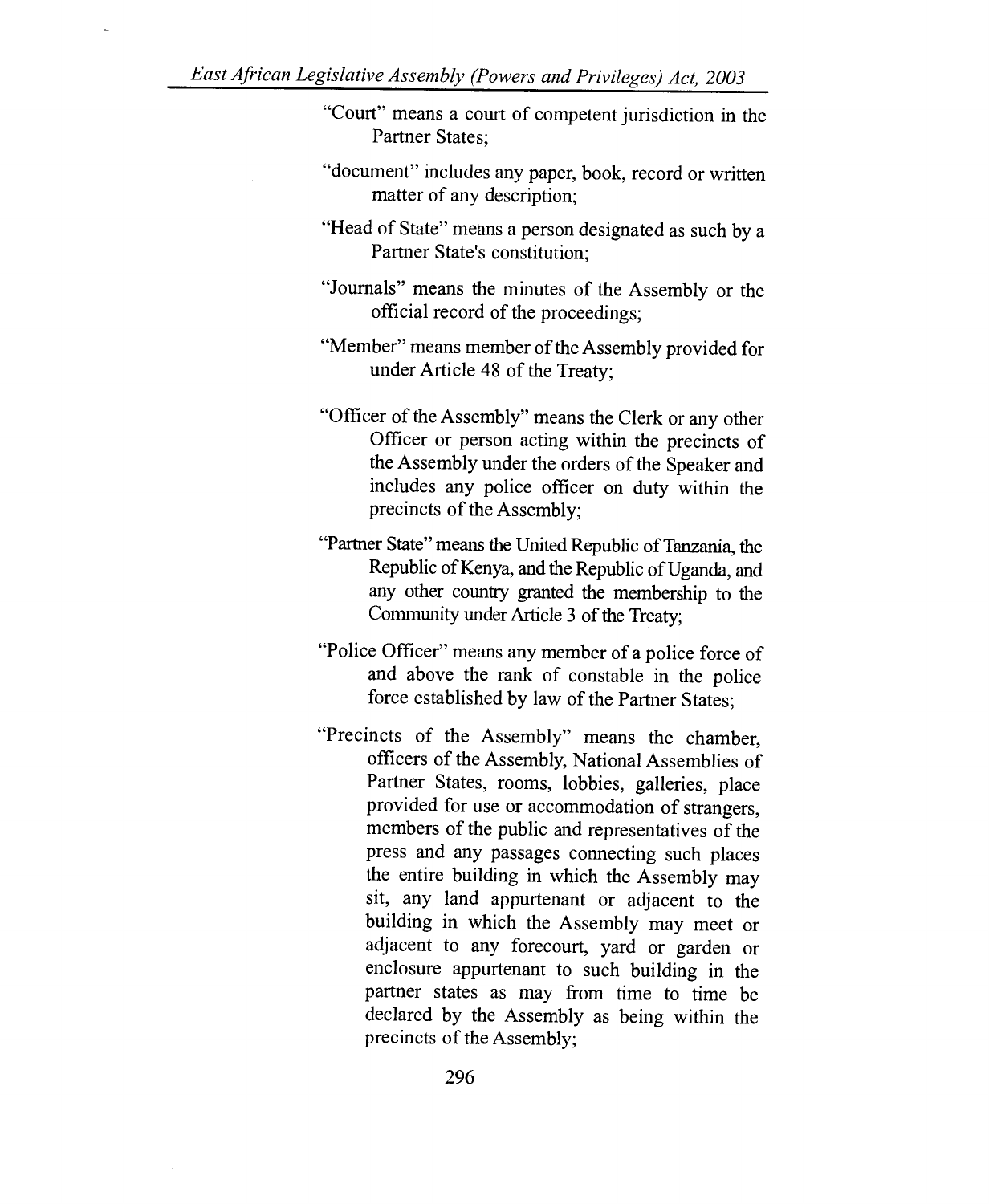- "Rules of Procedure" means rules of procedure of the Assembly;
- "Speaker" has the same meaning as in Article 53 of the Treaty;
- "Stranger" means any person other than the Speaker, member of the Assembly or an officer of the Assembly; and

"Treaty" means the Treaty for the establishment of the East African Community.

### PART **II**

### PRIVILEGES AND IMMUNITIES

3. There shall be freedom of speech and debate in the Assembly and its Committees and such freedom of speech shall not be questioned in any court of law or place outside the Assembly. Freedom of Speech

4. No civil or criminal proceedings may be instituted against any member for words spoken before, or written in a report to the Assembly or a Committee, or by reason of any matter or any thing brought by petition, bill, motion or otherwise. Immunities from Legal Proceedings

5. No member performing any function of the Assembly shall personally be liable to any court proceedings for any act or omission on his or her part done in good faith in the performance of those functions.

6. No member shall be liable to arrest for any civil debt except a debt the contraction of which constitutes a criminal offence.

7. (1) No process issued by any court in exercise of its civil jurisdiction shall be served or executed on a member within the precincts of the Assembly or while the Assembly or its Committee is meeting.

(2) Notwithstanding the provisions of the Civil Procedure Acts in the Partner States on the mode of civil process all service on a member arising out of any civil process shall be through personal service.

Immunity from Civil Process

Freedom from Arrest for Civil Debts

Exercise of Civil Process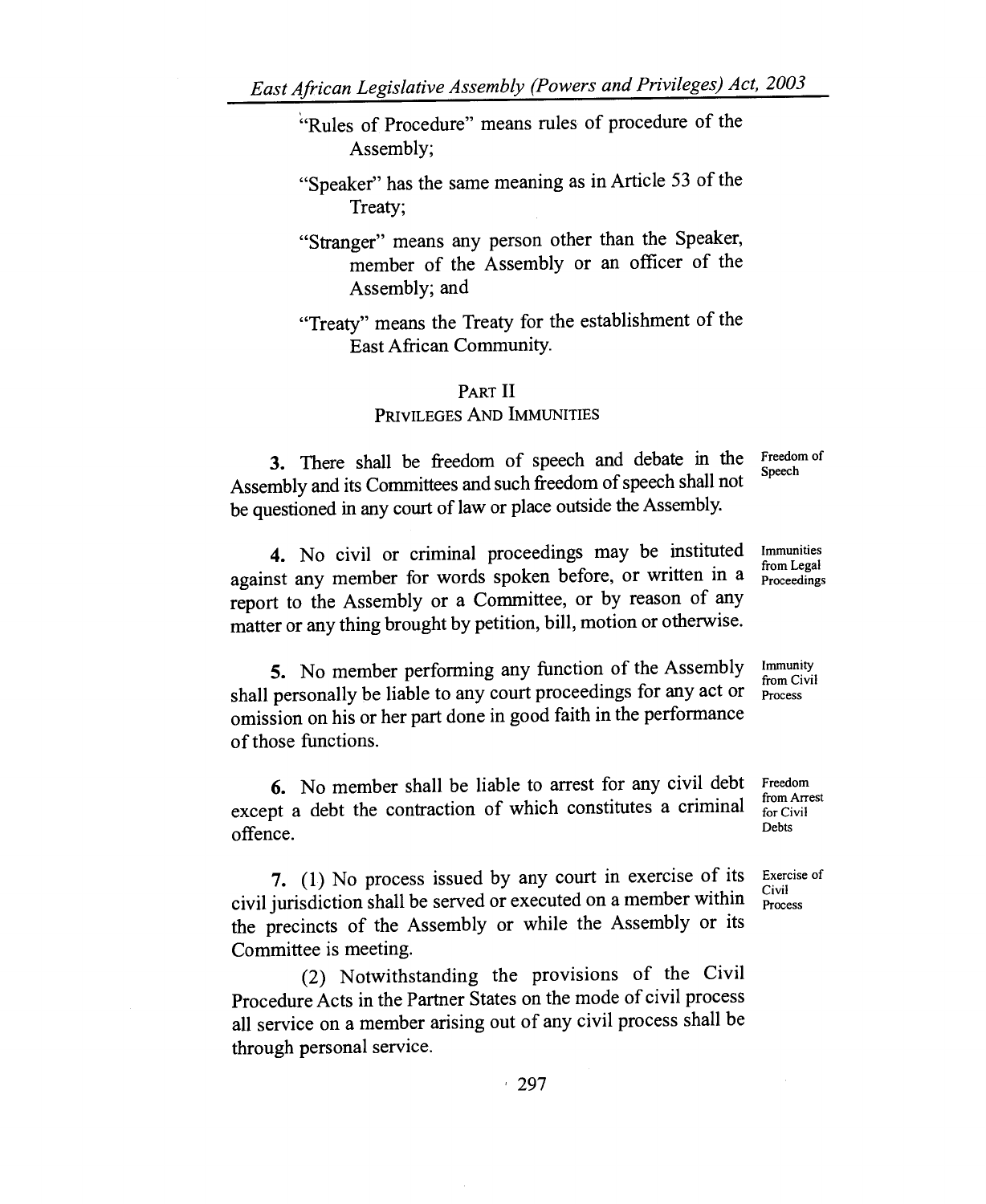Admittance of Strangers to the Assembly

Entry to Assembly

8. No stranger shall be entitled, as of right, to enter or remain in the precincts of the Assembly.

9. (1) The Speaker may in his or her discretion issue orders as he or she may deem necessary for admittance and conduct of strangers in the chamber and precincts of the Assembly.

(2) Copies of orders made by the Speaker under this section shall be authenticated by the Clerk and exhibited in conspicuous places in the precincts of the Assembly and the copies when so authenticated and exhibited shall be deemed to be sufficient notice to all persons attended by it.

Assembly 10. The Speaker or any officer authorized by the Speaker may at any time order any stranger to withdraw from the precincts of the Assembly.

Conduct of Members

Order to withdraw from

> 11. The Speaker may issue directions in the form of a Code of Conduct regulating the conduct of the members of the Assembly within the precincts of the Assembly.

Speakers **12.** The Speaker may from time to time issue such orders, as he or she may deem necessary or expedient for the better carrying out the purposes of this Act.

### PART III

## OATHS OF ALLEGIANCE

Oath of Allegiance of Members and Speaker 13. (1) Immediately following the election of a Speaker, the Clerk shall administer the Oath or Affirmation of Allegiance of Office as specified in the First and Second Schedules to this Act.

> (2) Every person elected to the Assembly shall at the first sitting of the Assembly take and subscribe to the Oathor Affirmation of Allegiance to the Treaty administered by the Speaker as specified in the Third Schedule to this Act.

Objection of Witnesses

**14. (1)** Where any person ordered to attend to give evidence or to produce any document before the Assembly refuses to answer any question that may be put to him or her or to produce any such document on the ground that the document is of a private nature and does not affect the subject of inquiry, the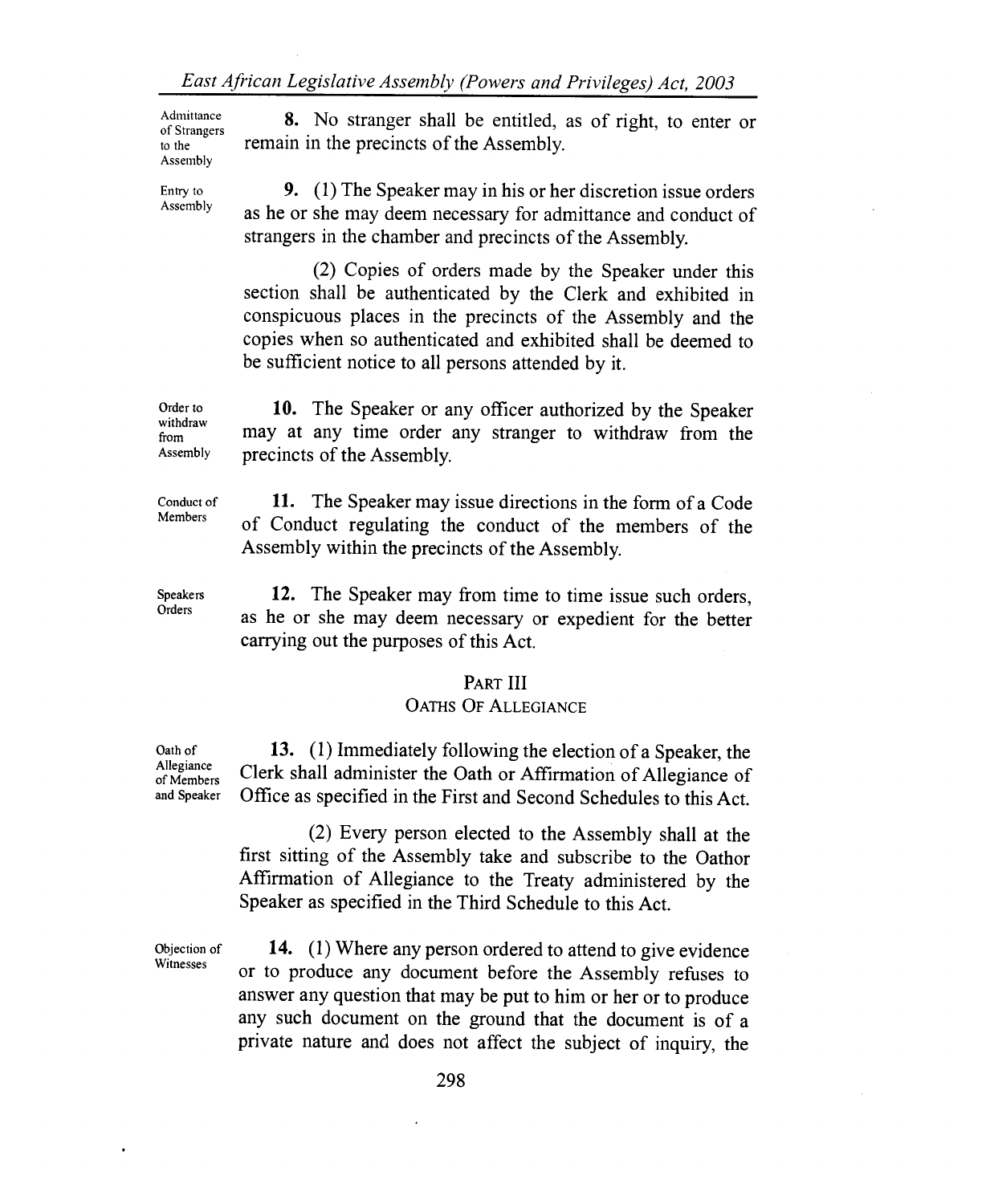Speaker may excuse the answering of such question or the production of such document, or may order the answering of the question or production of the document.

 $\mathfrak{t}$ 

(2) Where any person ordered to attend or to give evidence or to produce any document before any committee refuses to answer any question that may be put to him or her or to produce any such document on the ground that the document is of a private nature and does not affect the subject of inquiry, the Chairperson of the Committee may report such refusal to the Speaker may there upon excuse the answering of such question or the production of such document or may order the answering of such question or the production of such document or may order the answering of the question or production of the document.

> Privileges of Witnesses

**15.** Every person summoned to attend to give evidence or to produce any document before the Assembly or any of its Committee shall be entitled, in respect of such evidence or the disclosure of any communication or the production of any document, to the same rights and privileges as before a court of law.

# 16. The Assembly or any of its Committees is enpowered to-

- (a) order the attendance of a member of the Council of Ministers, Secretary General or any person holding office in the Community or private individuals to submit memoranda or appear before the Assembly or its Committee to give evidence; and
- (b) co-opt or employ qualified persons to assist in the discharge of their functions.

**17.** The Assembly or any of a its Committees shall have the powers of the High Courts of the three Partner States for—

> *(a)* enforcing the attendance of witnesses or persons and may cause any such witnesses or persons to be examined upon oath or affirmation which the Clerk or the Chairperson of the Committee or other person specially appointed for that purpose is authorized to administer;

Powers to compel attendance or production of documents and issuance of commission

Power to order attendance of witnesses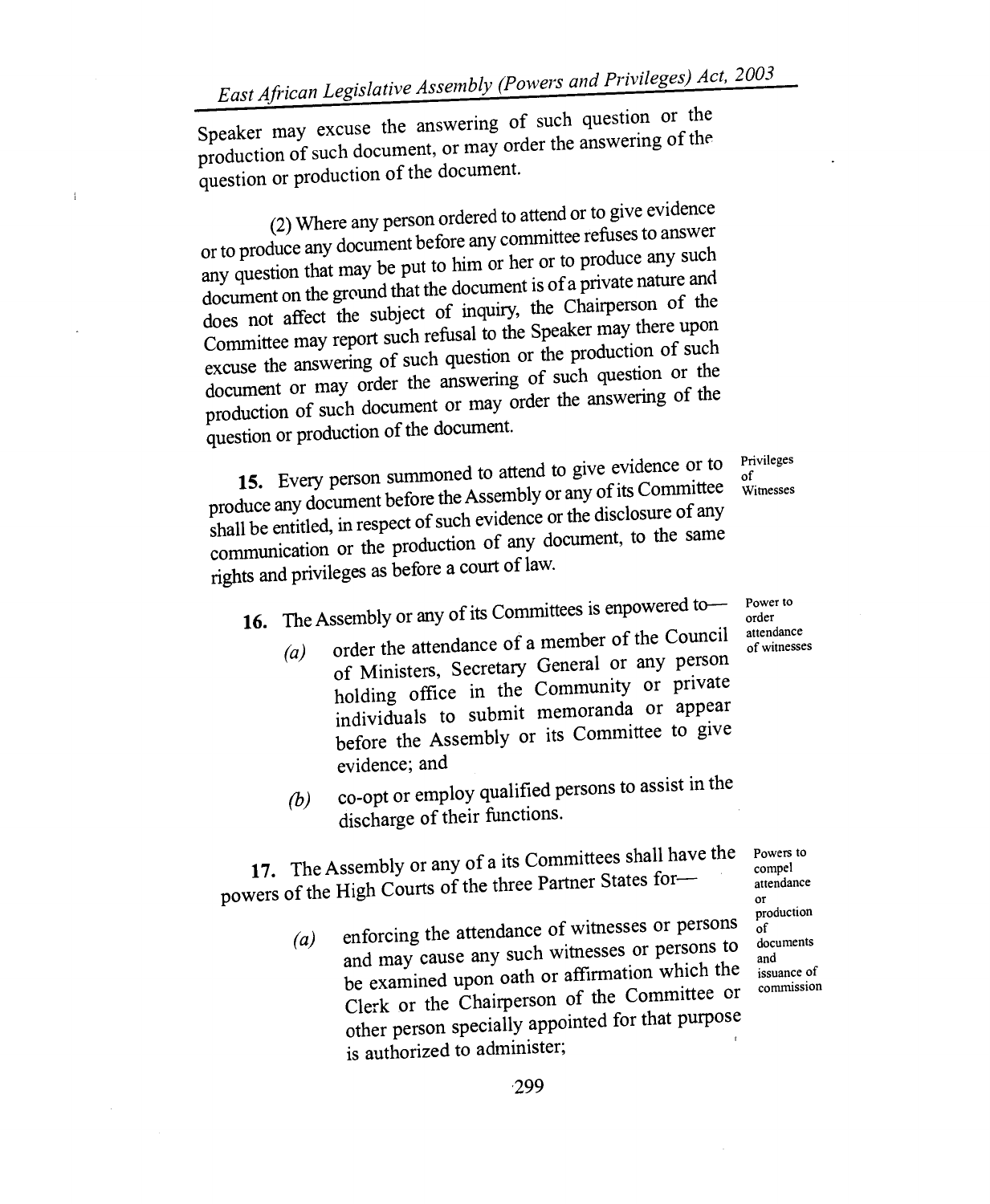*East African Legislative Assembly (Powers and Privileges) Act, <sup>2003</sup>*

- compelling the production of documents, in the  $(b)$ possession or under the control of such witnesses or persons; and
- *(c)* issuing a commission to examine witnesses or persons abroad or in any place in the Partner States.

Witness to be notified by summons and mode of service

**18.** (1) Any order to attend to give evidence or produce documents before the Assembly or a Committee shall be notified to a person required to attend or produce the document by a summons signed by the Clerk issued under the direction of the Speaker.

(2) In every summons under subsection (1) there shall be stated the time when and the place where the person summoned is required to attend and the particular documents which he or she is required to produce and the summons shall be served on the person mentioned in it, either by delivering to him or her a copy of it or by leaving a copy with another usual or last known place of abode in the Partner States; and there shall be paid or tendered to the person summoned, if he or she does not reside within ten kilometres of the of the place of attendance specified in the summons, such sum for his or her expenses as may be considered reasonable by the Speaker.

(3) A summons under this section may be served by an officer of the Assembly of by a Police Officer.

Power to apprehend witnesses

**19.** (1) If a person to whom a summons under section 18 is directed does not attend before the Assembly or the Committee at the time and place mentioned in the summons the Speaker may, upon being satisfied that the summons was duly served or that the person to whom the summons is directed willfully avoids services, issue a warrant to apprehend him or her and bring him or her, at a time and place to be stated in the warrant.

(2)A warrant issued under this section shall be executed by a police officer.

(3) The Speaker, on the issuance of a warrant under this section, may, if he or she thins fit, by an appropriate endorsement on the warrant, direct that the person named in the warrant be released after arrest on his or her entering into such a cognizance before a court for his or her appearance before the Assembly or Committee as may be required by the endorsement.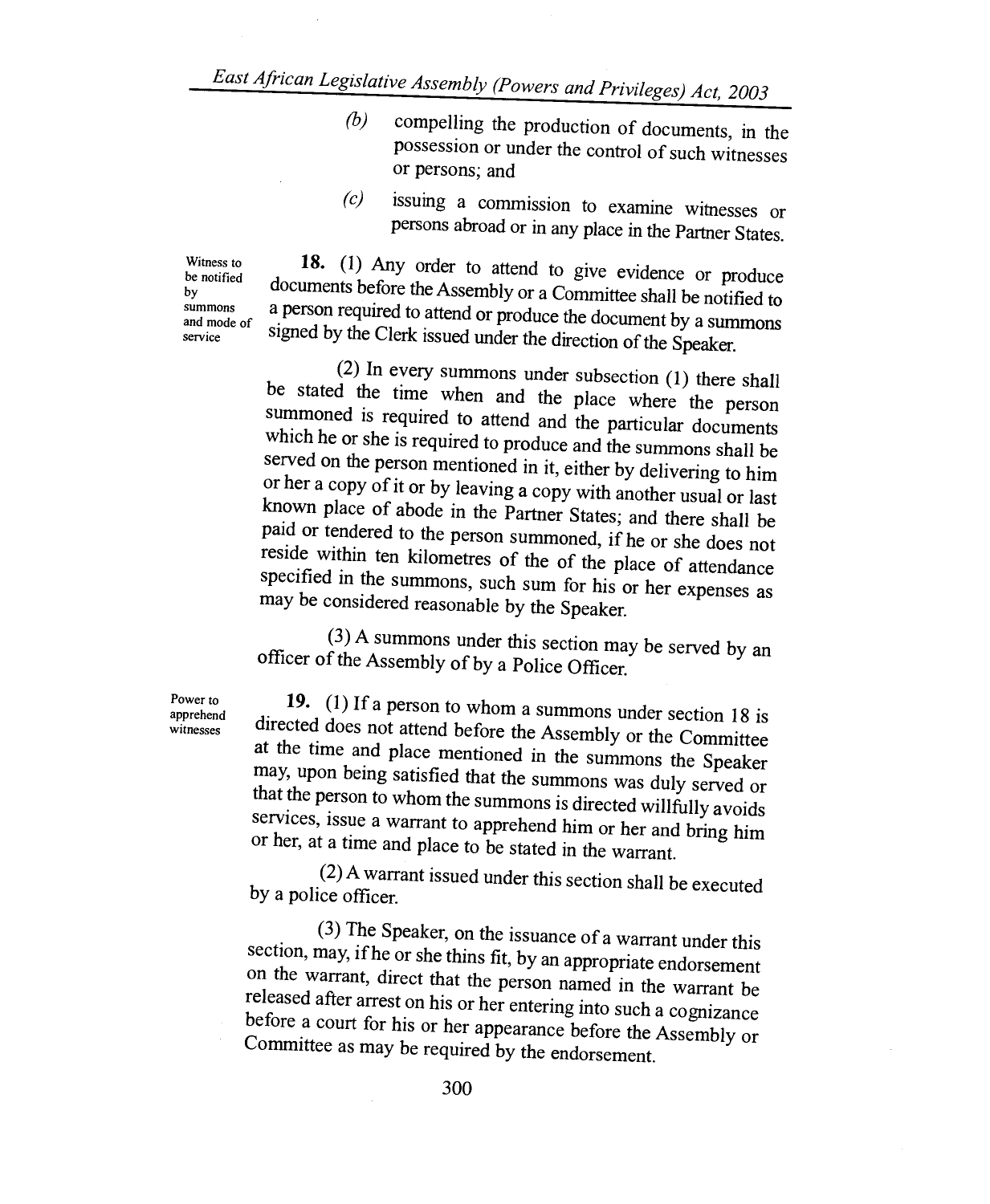20. (1) Notwithstanding the provisions of any other law, no member or officer of the Assembly and no person employed to take minutes or record evidence before the Assembly or any Committee shall, except as provided in this Act, give evidence else-where in respect of the contents of such minutes or evidence or of the contents of any documents laid before the Assembly or such Committee, as the case may be, or in respect of any proceedings or examination held before the Assembly or such Committee, as the case may be, without the special leave of the Assembly first hand and obtained in writing.

(2) The special leave referred to in subsection (1) may be given during recess or adjournment by the Speaker or in his or her absence or incapacity or during any dissolution of the Assembly by the Clerk.

21. (1) Every witness before the Assembly or a Committee who shall answer fully and faithfully any questions put to him or her by the Assembly or such Committee to its satisfaction shall be entitled to receive a certificate stating that such witness was upon his or her examination so required to answer and did answer any such question.

(2) Every certificate under subsection **(1)** shall, in the case of a witness before the Assembly, be signed by the Speaker, and in the case of a witness before a Committee, be signed by the Chairperson.

(3) On production of the certificate referred to in subsection (1) to any court of law, such court shall stay any proceedings, civil or criminal, against such witness for any act or thing done by him or her before the time, and revealed by the evidence of such witness, and may, in its discretion, award such witness the expenses to which he or she may have been put.

22. Any person who, before the Assembly or any False Committee intentionally gives a false answer to any question material to the subject of inquiry which may be put to him or her during the course of any examination commits an offence and shall be punishable as if he or she has committed an offence under the Penal Code of any Partner States.

Evidence of Proceedings in Assembly or Committee not to be given

without leave

Certificates issued to witnesses making full disclosure to be a b ar to civil or criminal proceedings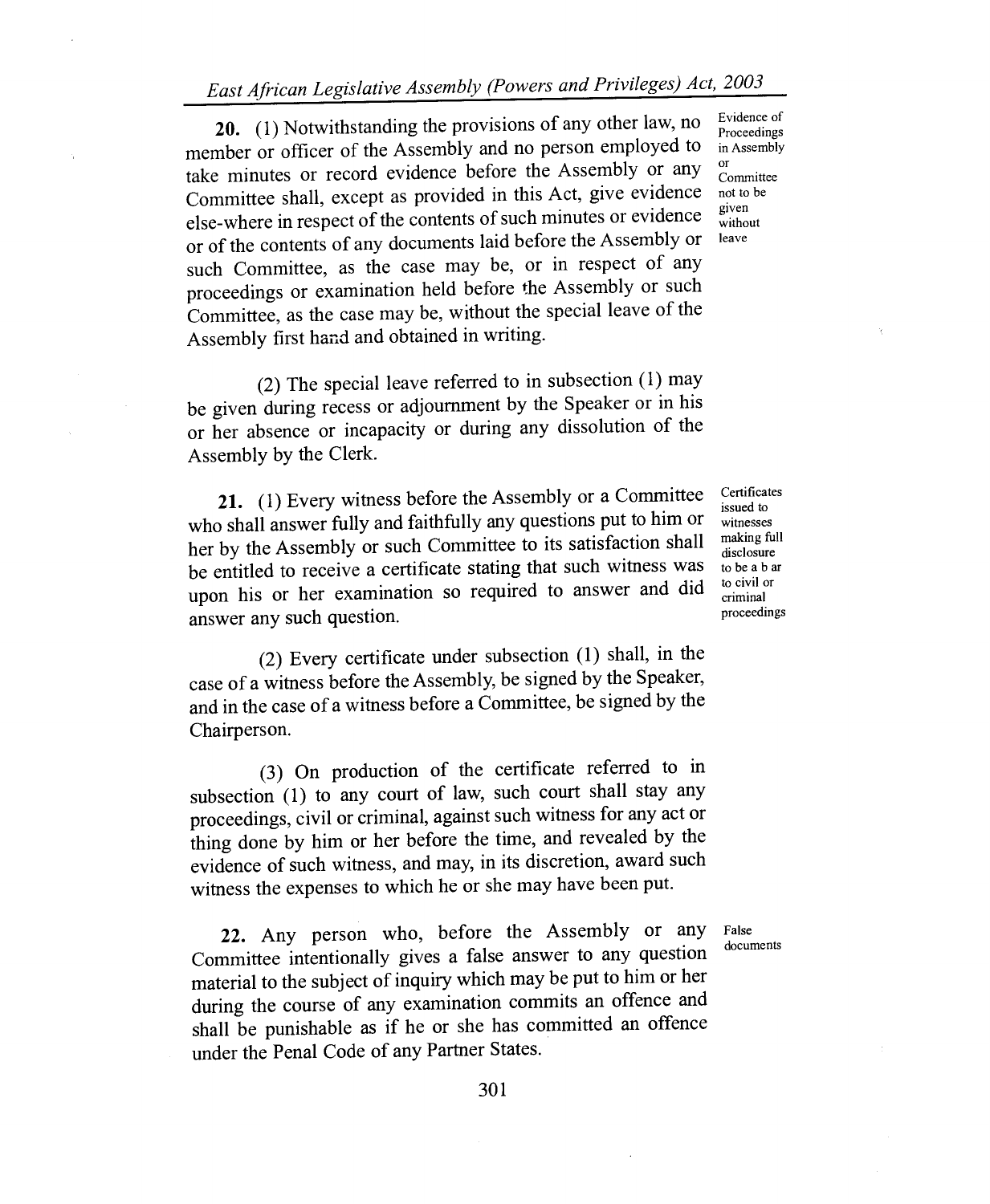Other offences 23. Any person who—

- $(a)$  tempers with, deters, threatens, molests, or in any way unduly influences any witness in regard to any evidence to be given by him or her before the Assembly or any of its Committee;
- (b) threatens, molests or in any way punishes, or injures or attempts to punish, or injure any person for having given evidence before the Assembly or any Committee or on account of any evidence which he or she has given before the Assembly or any Committee;

commits an offence and is on conviction liable to a fine not exceeding United States dollars five hundred or to imprisonment for a term not exceeding twelve months or both.

Presentation of false document

24. Any person who presents to the Assembly or Committee any false, untrue, fabricated or falsified document with intent to deceive the Assembly or Committee shall, where such presentation does not constitute an offence under section 22 commits an offence and is on conviction liable to a fine not exceeding United States dollars five hundred or for a term of imprisonment not exceeding twelve months, or both.

Contempt

- 25. Any person who—
	- (a) having been called upon to give evidence before the Assembly or a Committee refuses to be sworn or make an affirmation; or
	- (b) being witness misconducts himself or herself, or
	- (c) causes an obstruction or disturbance within the precincts of the Assembly during a sitting of the Assembly or of a Committee; or
	- (d) shows disrespecting speech or manner towards the Speaker; or
	- (e) commits any other act of intentional disrespect to or with reference to the proceedings of the Assembly or a Committee or any person presiding at such proceedings;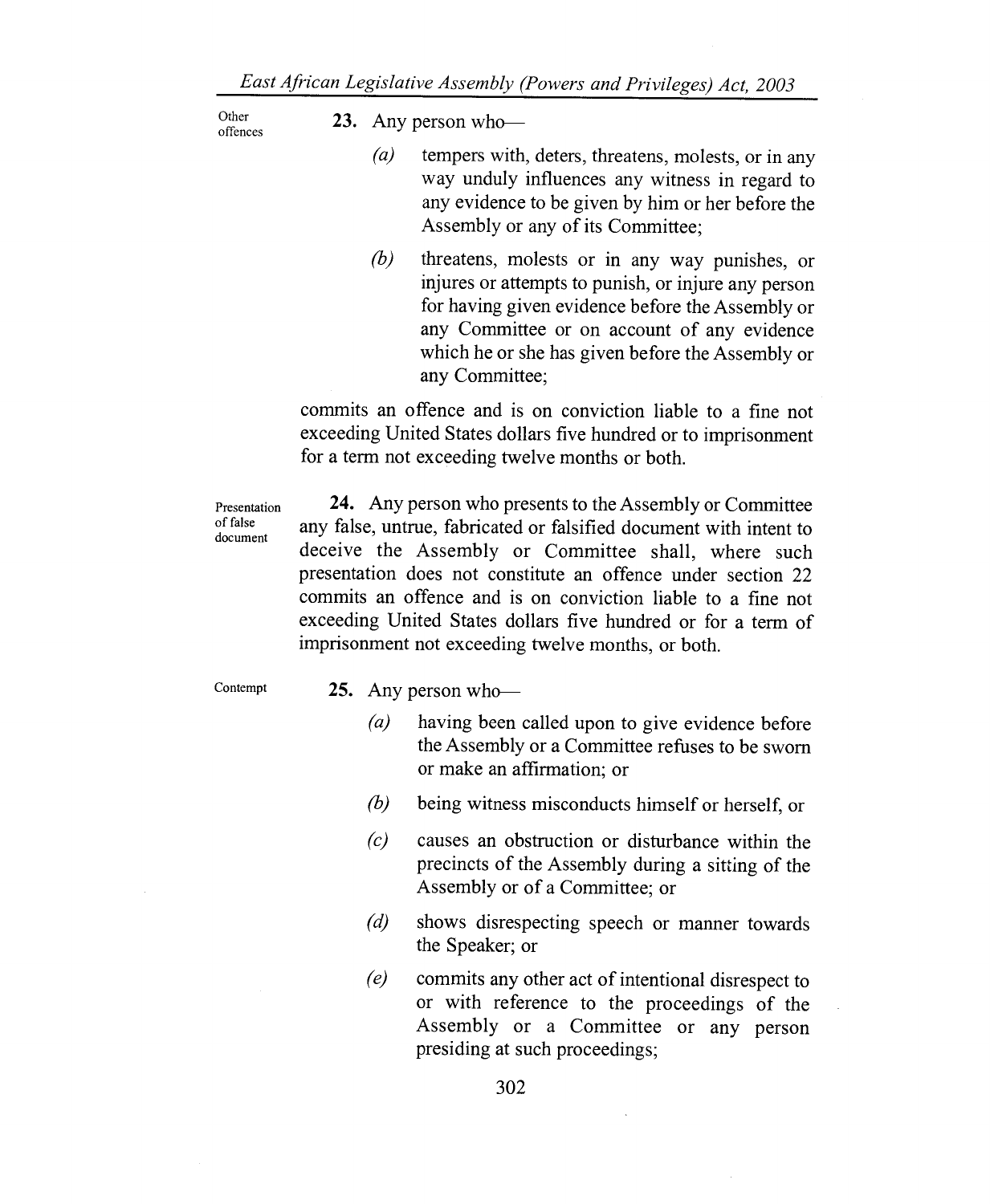commits an offence and is n conviction, liable to a fine not exceeding United States dollars one thousand or to an imprisonment for two years or both.

Å

**26.** Where at any time any question arise in the Assembly or in a committee regarding-

- (a) the right or power of the Assembly or Committee to hear, admit or receive oral evidence; or
- (b) the right or power of the Assembly or Committee to peruse or examine any paper, book, record or document or to summon, direct or call upon any person to produce any paper, book, record or document before the Assembly or Committee; or
- (c) the right or privilege of any person including a member of the Assembly or committee;

That question shall, subject to the preceding provisions of this Act, and except in so far as express provision is made in those provisions for the determination of that question, be determined in accordance with the usage and practice of the Assembly.

# PART V

### OFFENCES AND PENALTIES

27. Any proceedings before the Assembly or its Committee at which any person gives evidence shall be deemed to be judicial proceedings for the purposes of the Penal Codes of the Partner States and the power to summarily punish an offender vested in the courts therefore shall be vested in the Assembly or Committee as the case may be.

28. Any person who—

- (a) disobeys an order of the Assembly or Committee to produce documents; or
- (b) refuses to be examined or to answer any question put by the Assembly or Committee unless such refusal is excused; or

Proceedings to be deemed judicial proceedings

Questions relating to evidence and production of documents to be determined

Other offences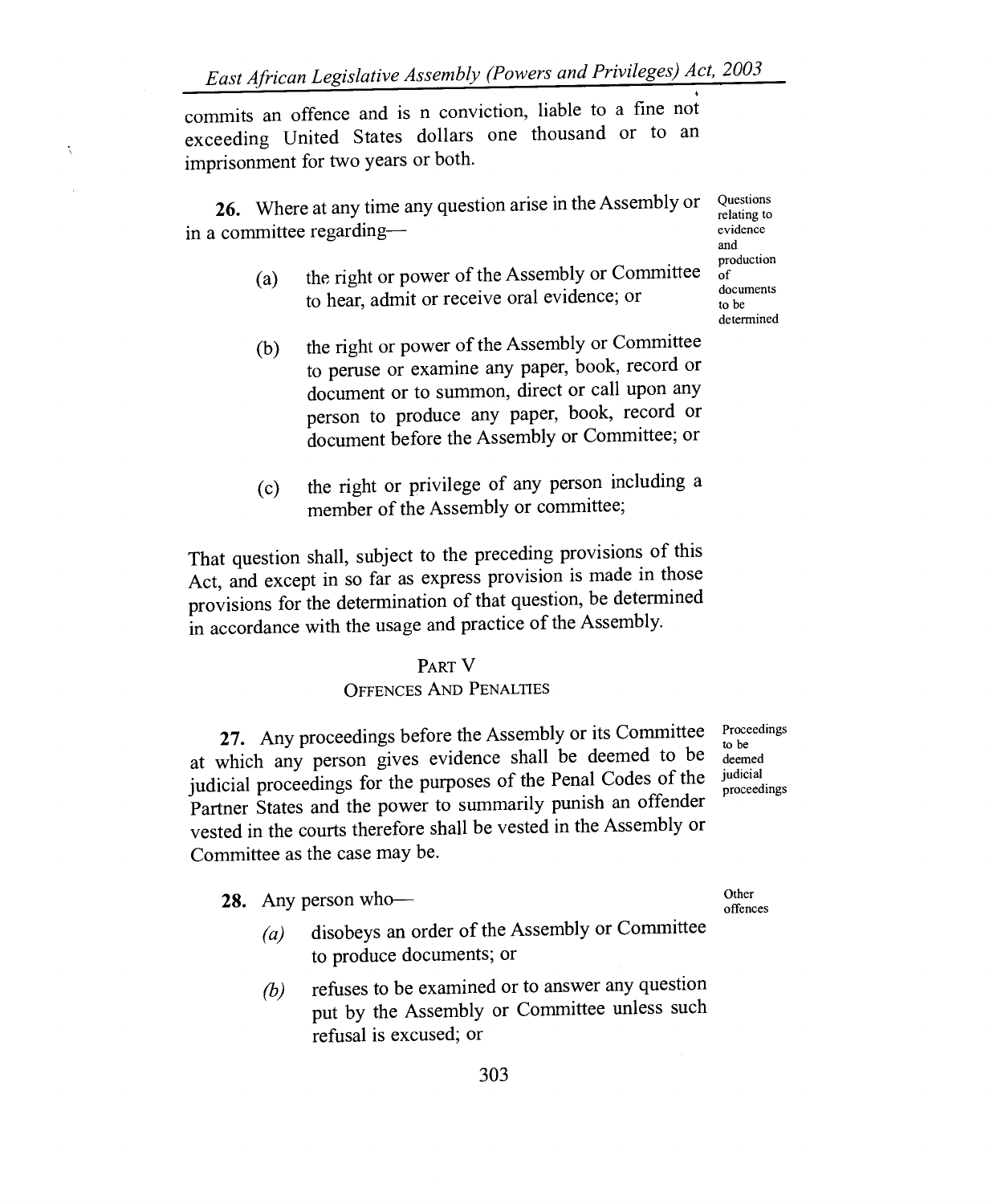- (c) publishes any false or scandalous libel on the Assembly or Committee, or any report which willfully misrepresents in any way any proceedings of the Assembly or any Committee; or
- (d) publishes, except by the general or special leave of the Assembly, a report of any proceedings of the Assembly or any Committee when proceedings have not been held in public; or
- (e) publishes or prints any libels on any member concerning his or her character or conduct as a member and with regard to his or her action performed or words uttered by him or her in the course of the transaction of the business of the Assembly;

commits an offence and is on conviction liable to a fine not exceeding United States dollars five hundred or to a term of imprisonment not exceeding twelve moths or both.

Offences of assault, obstruction, etc.

- **29.** Any person who—
	- (a) assaults, obstructs, molest or insults any member coming to, being within or going from the precincts of the Assembly or Committee; or
	- (b) assaults, interferes with, molests, resists or obstructs any officer of the Assembly while in execution of his or her duty; or
	- (c) creates or joins in any disturbance which interrupts or is likely to interrupt the proceedings of the Assembly or Committee;

commits an offence and is on conviction liable top a fine not exceeding United States dollars five hundred or to a term of imprisonment not exceeding twelve months or both.

relating to

- Offences **30.** Any person who—
- admittance *(a)* being a member of the public enters or attempts to the Assembly enter the precincts of the Assembly in enter the precincts of the Assembly in contravention of any order of the Speaker; or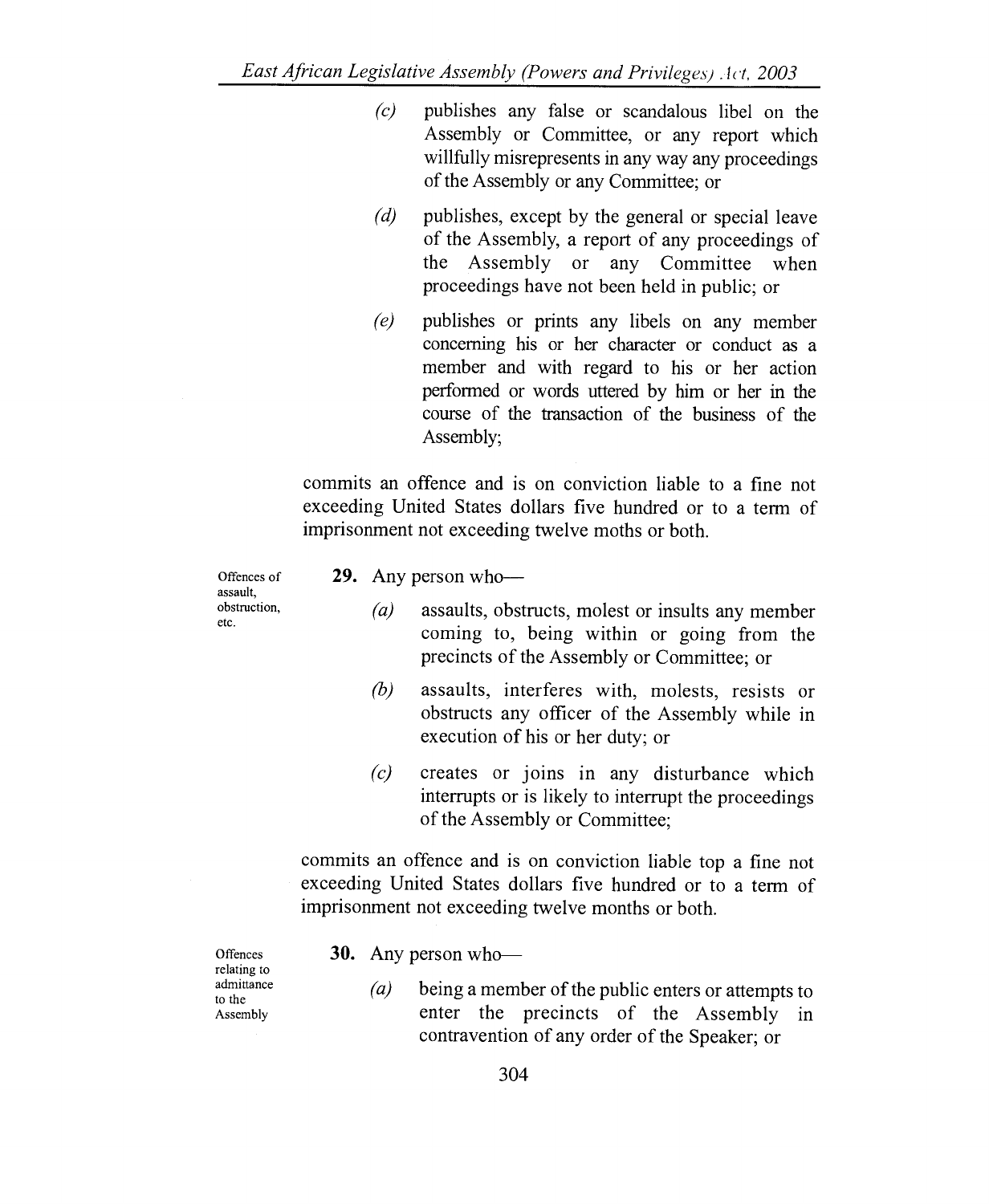(b) being a member of the public fails or refuses to withdraw from the precincts of the Assembly when ordered to do so by the Speaker; or

 $\overline{\mathbf{a}}$ 

- (c) being a member of the public contravenes any order made under this Act by the Speaker regulating the admittance of members of the public to the precincts of the Assembly or any order made by the Speaker under the Rules of Procedure; or
- (d) attends any sitting of the Assembly as the representative of any print or electronic media, after the general permission granted under any order made under this Act or under the Rules of Procedure to that representative has been revoked;

commits an offence and is on conviction liable to a fine not exceeding United States dollars Two Hundred or to imprisonment for a term not exceeding three months or both.

31. Any member who accepts or agrees to accept or obtains or attempts to obtain for himself or herself or for any other person any bribe, fee, compensation, reward or benefit of any kind for speaking, voting or acting as such member or for refraining from so speaking, voting or acting or on account of his or her, having so spoken, voted or acted or having so refrained, commits an offence and is on conviction liable to a fine not exceeding United States dollars two hundred or to imprisonment not exceeding three months or both.

### PART VI

### **MISCELLANEOUS**

32. Neither the Speaker, nor any officer of the Assembly shall be subject to the jurisdiction of any court in respect of the exercise of any power conferred on or vested in the Speaker or such officer under this Act.

Court not to exercise jurisdiction in respect of acts Speaker and Officers of the Assembly

Powers of **Officers** 

33. Every officer of the Assembly shall for the purposes of this Act and of the application of the provisions of the criminal law have all the powers and enjoy all the privileges of a police officer.

Acceptance of bribes by members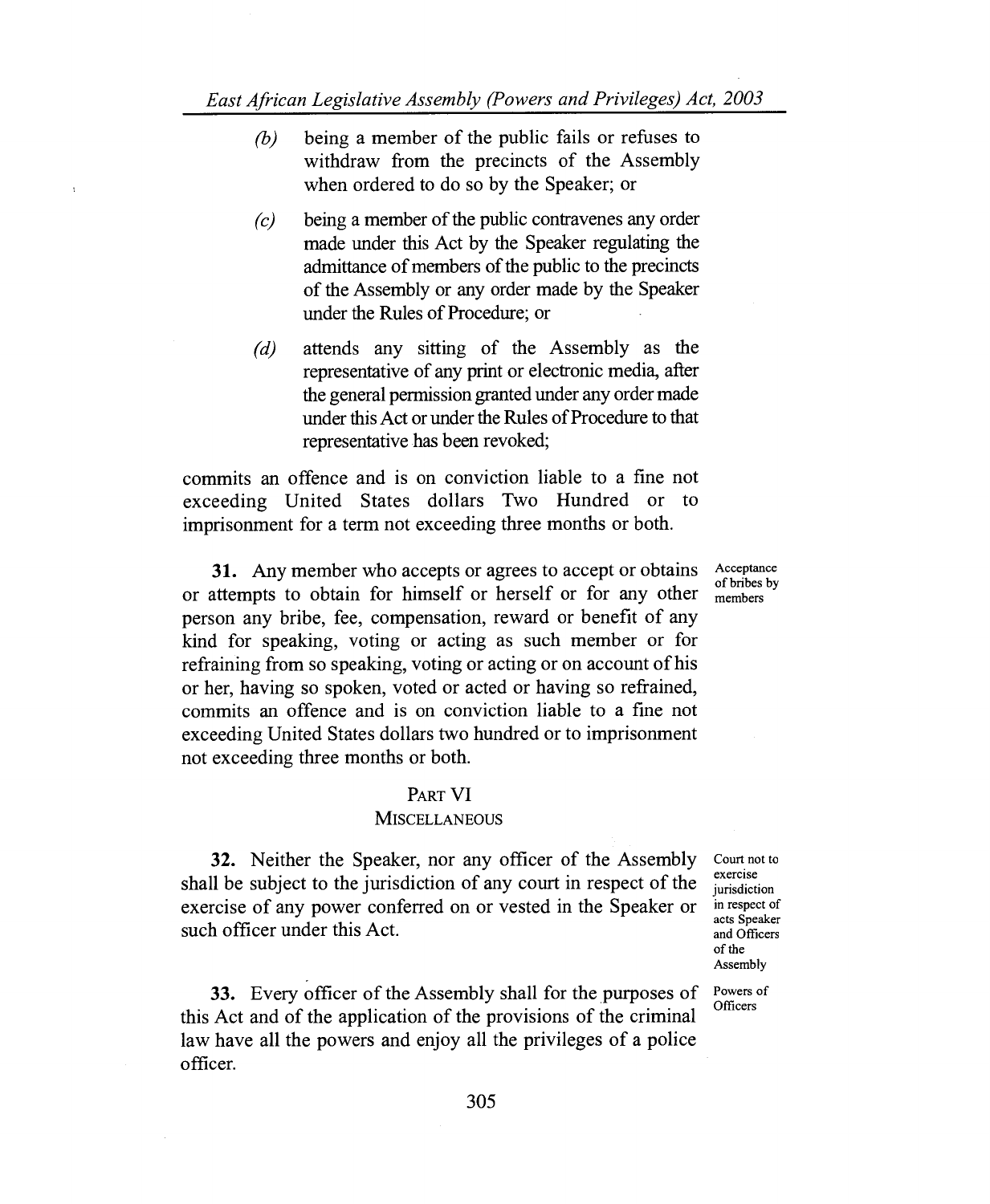of bona fide publication report or summary of or an extract from or an abstract of publication of proceedings without malice any report, paper, minutes, votes and proceedings of the Assembly, if the court be satisfied that such report, summary, extract or abstract was published bona fide and without malice, judgment shall be entered for the defendant.

Absence of the speaker

Protection

35. For the duration of any period when the Speaker is absent, the powers and privileges vested in the Speaker in so far as they relate to the sittings of the Assembly shall be vested in such member of the Assembly as may be elected by the Assembly under article 56 of the Treaty.

34. In any civil proceedings instituted for publishing any

Journal printed by order of Assembly to be admitted as evidence

36. A copy of the Journal printed or purporting to be printed in the Official Gazette of the Community shall be admitted in evidence in all courts and places without any proof being given that such copy was so printed.

Penalty for printing false Acts or Reports

37. A person who prints or causes to be printed a copy of any Act, report, paper, minutes or proceedings of the Assembly as purporting to have been printed by the Official Gazette of the Community or under authority of the Speaker or Assembly and the same is not so printed or tenders it is evidence, commits an offence and is on conviction liable to a fine not exceeding United States three thousand dollars or to imprisonment not exceeding five years or both.

38. Any person, being a defendant in any civil or criminal proceedings instituted for or on account or in respect of the publication by him or her or by his or her servant, by order or under the authority of the Assembly, or any reports, papers, minutes, votes or proceedings, may on giving the plaintiff or prosecutor twenty-four hours written notice of his or her intention, bring before the court in which the proceedings are being held a certificate signed by the Speaker stating that the reports, papers, minutes, votes or proceedings in respect the proceedings have been instituted were published by him or her or by his or her servant by order or under the authority of the Assembly together with an affidavit verifying the certificate, and the court shall immediately stay the proceedings, and every process issued shall be deemed to be finally determined.

of persons responsible publications authorized by the Assembly

Protection

for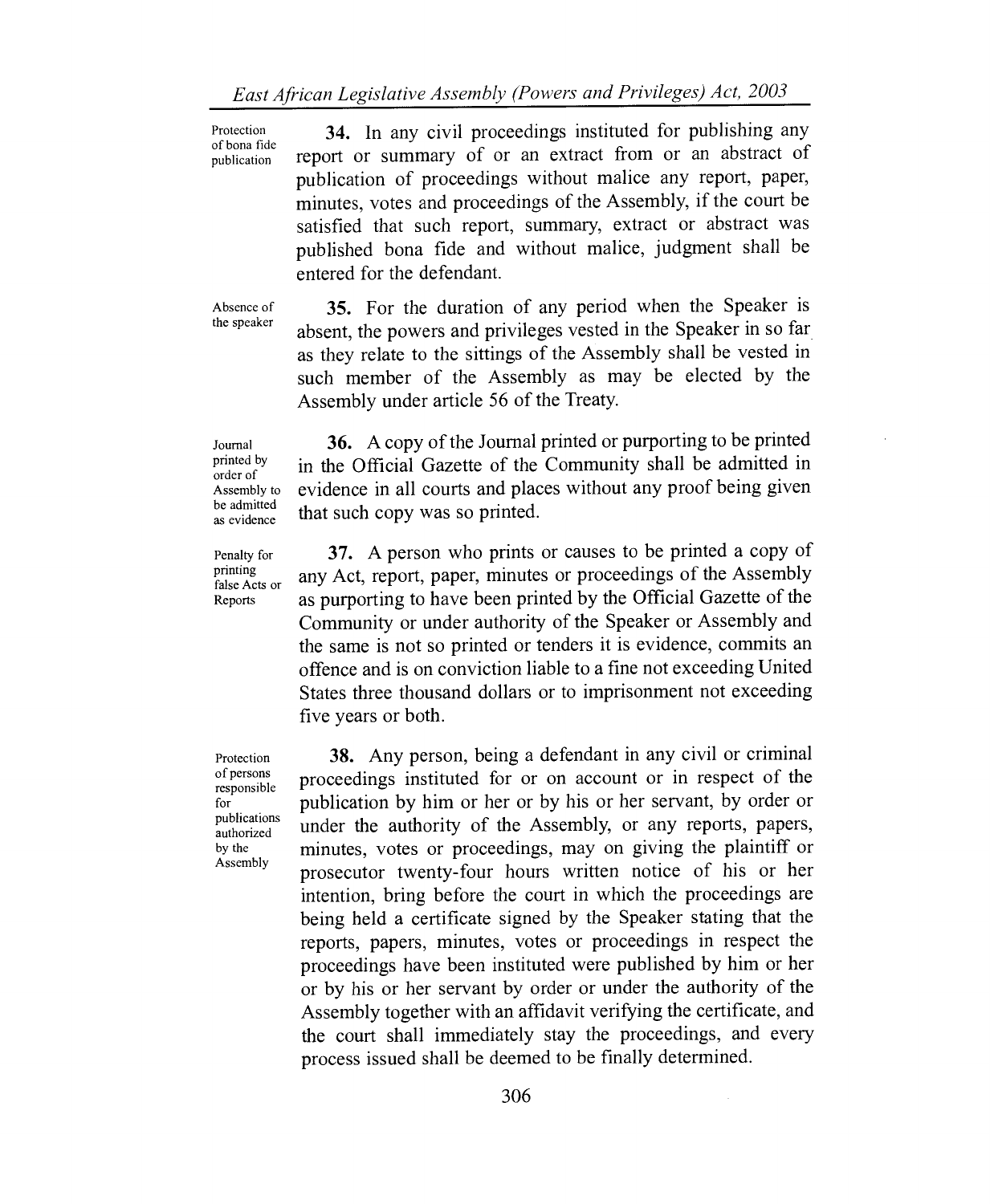39. An offence under this Act shall be prosecuted in any of  $\frac{P_{\text{rosecution}}}{\text{in national}}$ the national courts of the Partner States irrespective of where the offence is commited.

Partner States

Sanctions for prosecutions

40. Except for offences under sections 25 and 28 no prosecution for an offence under this Act shall be instituted without the written consent of the Attorney General or Director of Public Prosecutions of the Partner States as the case may be.

 $\overline{\phantom{a}}$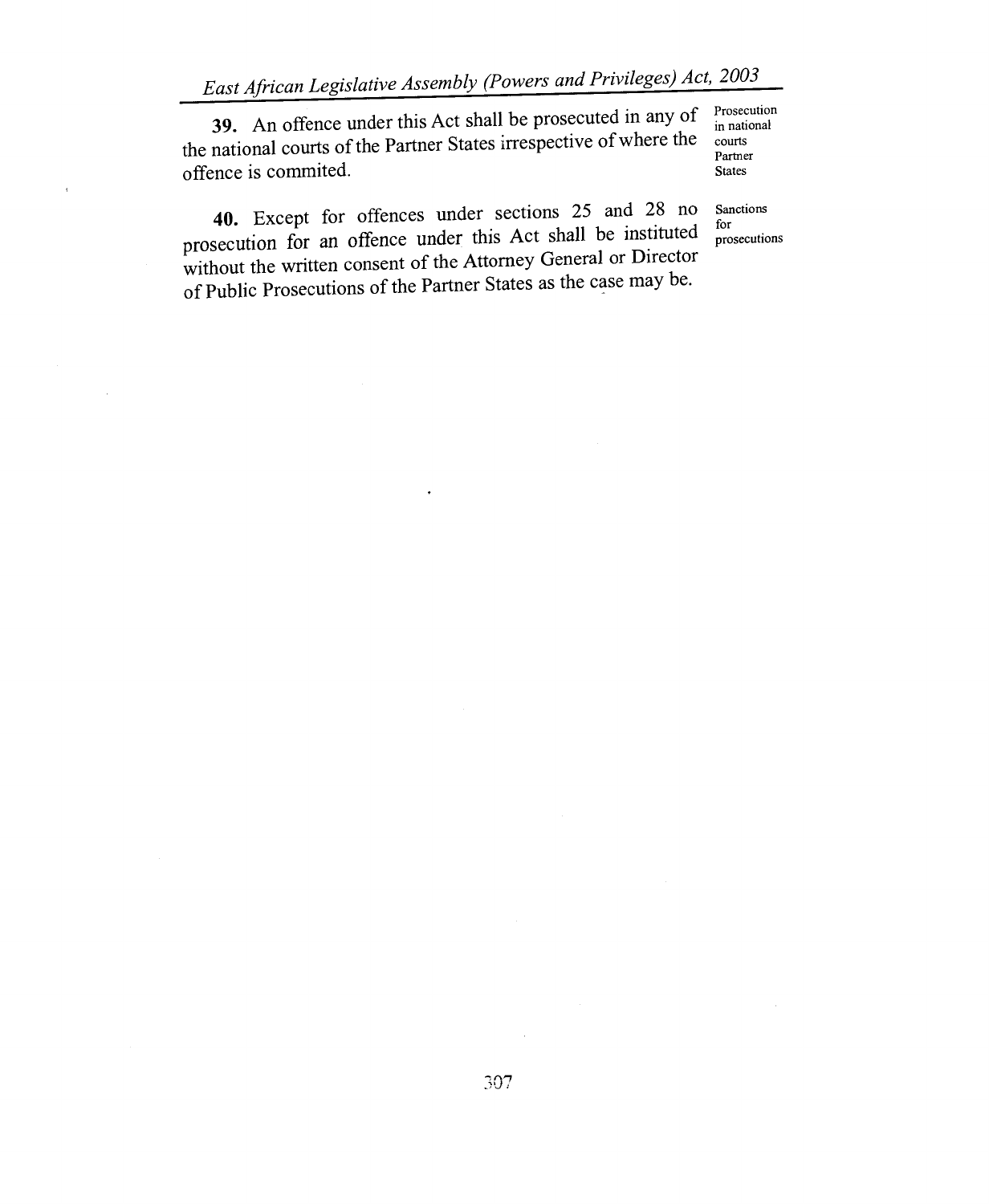#### SCHEDULE

### FIRST SCHEDULE

### SPEAKER OF THE ASSEMBLY

# THE OATH OR AFFIRMATION OF ALLEGIANCE BY SPEAKER

### *Under Section 13(1)*

do swear or affirm that, I will give true and faithful service to this Assembly and that I will be faithful and bear true allegiance to the East African Community and will preserve, protect and defend the Treaty for the Establishment of the East African Community as by law established. So help me God.

Sworn or affirmed before the Assembly on day of  $\ldots \ldots \ldots 20 \ldots \ldots \ldots$ 

*Speaker* 

Before me

*Clerk*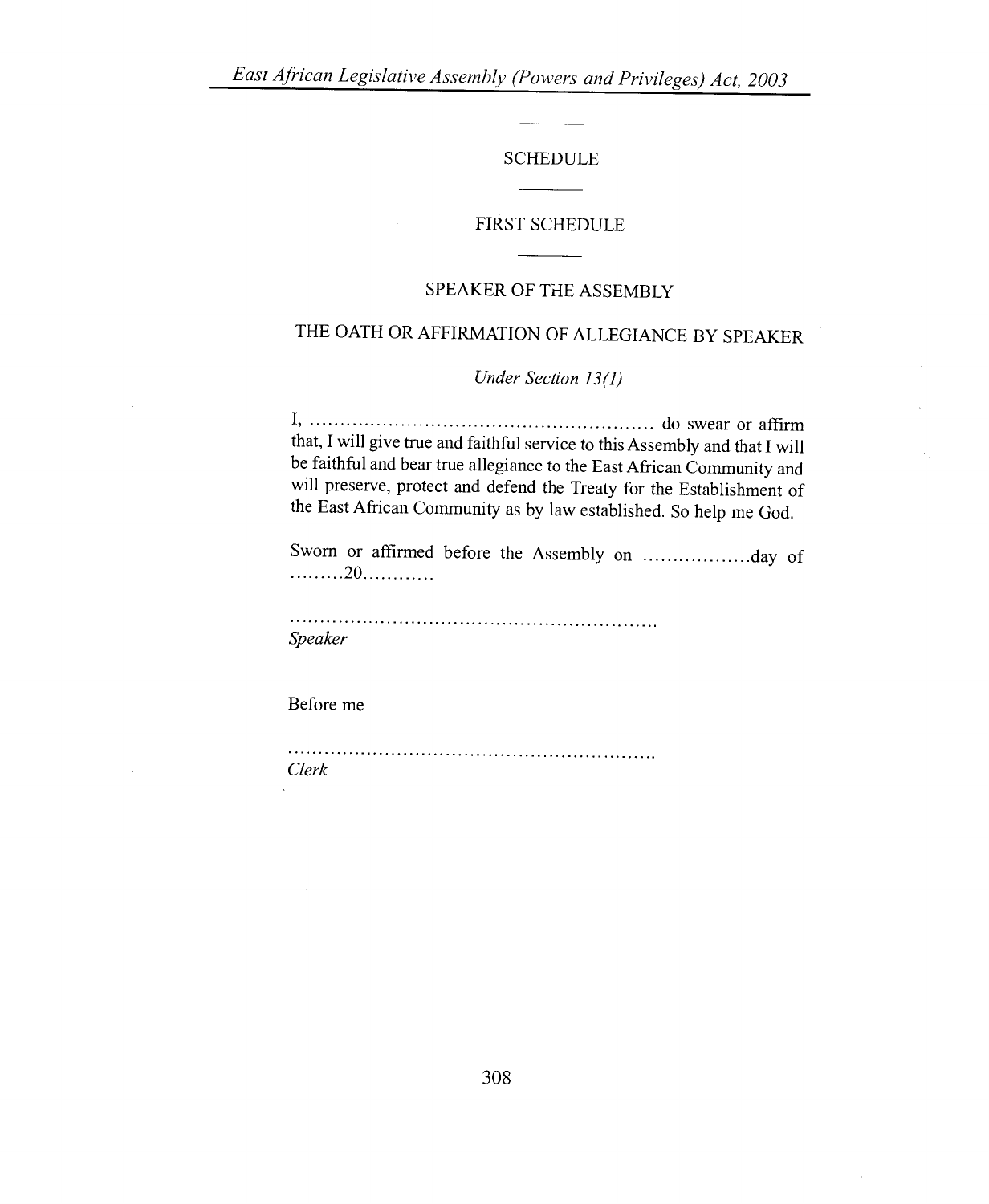*East African Legislative Assembly (Powers and Privileges) Act, 2003* 

SECOND SCHEDULE

# SPEAKER OF THE ASSEMBLY

# THE OATH OR AFFIRMATION OF OFFICE OF SPEAKER

*Under Section. 13(1)* 

do swear or affirm that, I will truly and faithfully serve the East African Legislative Assembly in the Office of the Speaker and that, in the exercise of the roles and functions of this Office, I will do right to all manner of persons according to the Treaty for the Establishment of the East African Community, Rules of Procedure, Privileges, Conventions and Traditions of this Assembly and that I will not directly or indirectly reveal any matter referred to the Assembly and committed to my secrecy. So help me God.

Sworn or affirmed before the Assembly on day  $of$ ..............20.....

*Speaker* 

Before me

*Clerk*